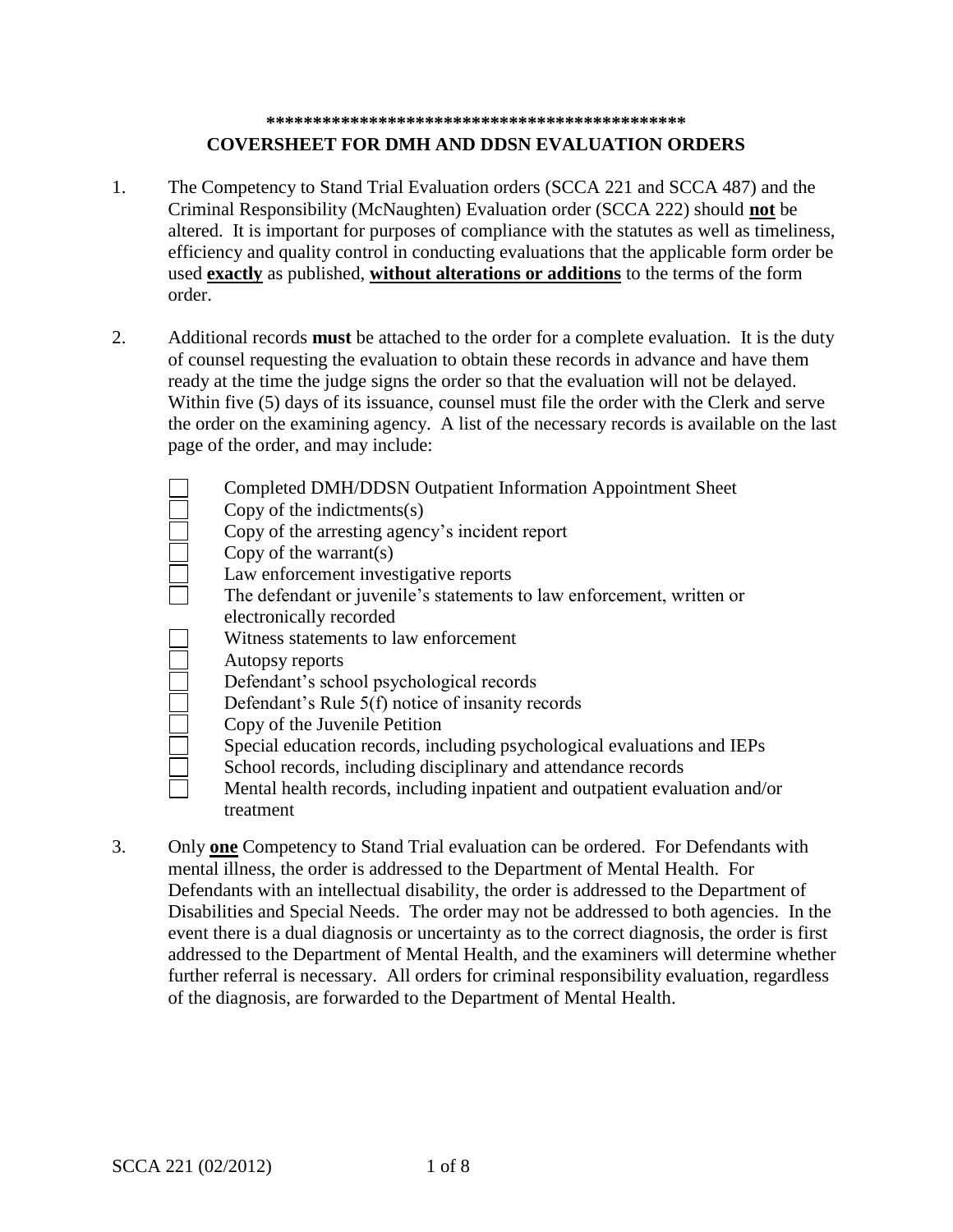| <b>STATE OF SOUTH CAROLINA</b> | IN THE COURT OF GENERAL SESSIONS                                                                                       |
|--------------------------------|------------------------------------------------------------------------------------------------------------------------|
| <b>COUNTY OF</b>               | Indictment $No.(s):$                                                                                                   |
| The State of South Carolina,   | A/Warrant No.(s):<br><b>ORDER FOR COMPETENCY TO STAND</b>                                                              |
| Plaintiff,                     | <b>TRIAL EVALUATION PURSUANT TO</b><br><b>STATE V. BLAIR</b>                                                           |
| $\mathbf{v}$ .                 | <b>EVALUATION BY:</b><br>(Select Only One)                                                                             |
|                                | Department of Mental Health (Mental<br>Illness)                                                                        |
| Defendant.                     | <b>OR</b><br>Department of Disabilities and Special<br><b>Needs</b><br>(Intellectual Disability or Related Disability) |
|                                |                                                                                                                        |

| This matter is before me for an order requiring defendant |                 |
|-----------------------------------------------------------|-----------------|
| , charged with                                            |                 |
|                                                           | to submit to an |

evaluation for competency to stand trial pursuant to **State v. Blair**, 275 S.C. 529, 273 S.E.2d 536 (1981) and S.C. Code Ann. § 44-23-410 (1976).

**BASIS FOR ORDER.** I have considered the showing made in support of the motion requesting this evaluation and have reason to believe defendant may lack the competency to understand the criminal proceedings or to assist with the defense as a result of a lack of mental competence.

\_\_\_\_\_\_\_\_\_\_\_\_\_\_\_\_\_\_\_\_\_\_\_\_\_\_\_\_\_\_\_\_\_\_\_\_\_\_\_\_\_\_\_\_\_\_\_\_\_\_\_\_\_\_\_\_\_\_\_\_\_\_\_\_\_\_\_\_\_\_\_\_\_\_\_\_\_\_

\_\_\_\_\_\_\_\_\_\_\_\_\_\_\_\_\_\_\_\_\_\_\_\_\_\_\_\_\_\_\_\_\_\_\_\_\_\_\_\_\_\_\_\_\_\_\_\_\_\_\_\_\_\_\_\_\_\_\_\_\_\_\_\_\_\_\_\_\_\_\_\_\_\_\_\_\_\_

This order is issued for the following reasons: \_\_\_\_\_\_\_\_\_\_\_\_\_\_\_\_\_\_\_\_\_\_\_\_\_\_\_\_\_\_\_\_\_

**THEREFORE, IT IS ORDERED:** Defendant shall be examined and observed at an appropriate facility by two examiners of the Department of Mental Health if suspected of having a mental illness or by two examiners designated by the Department of Disabilities and Special Needs if suspected of having an intellectual disability or a related disability, to render an opinion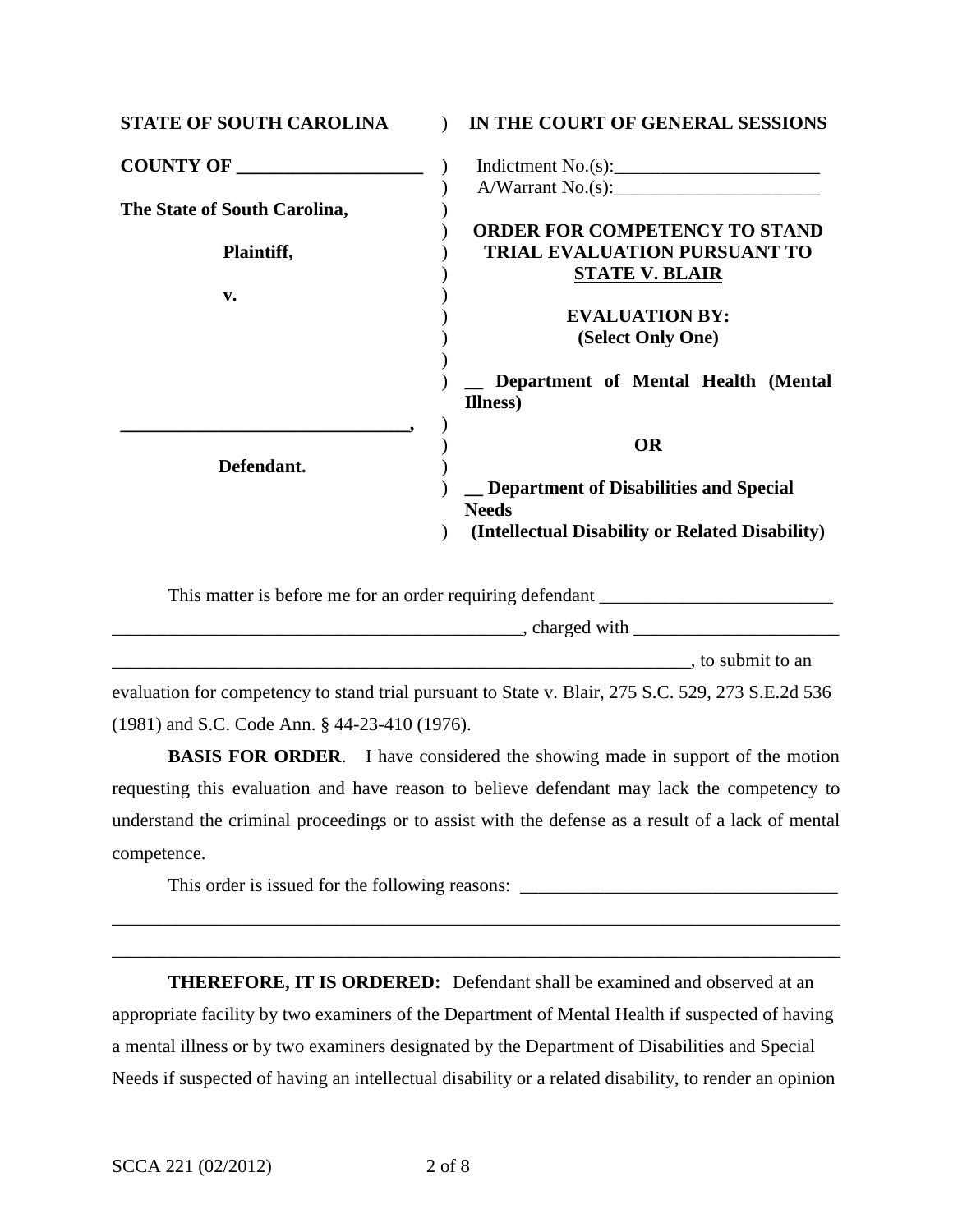whether defendant is competent to stand trial.

**COMPLIANCE DEADLINE/TRANSPORT FOR EVALUATION.** The examining facility shall schedule the ordered examination no later than thirty (30) days from the examining agency's receipt of this order. If defendant is currently free on bond or personal recognizance, defendant is responsible for making transportation arrangements to attend the examination. In the event defendant does not appear at the scheduled examination, upon written notice of such failure by the examining agency to the Sheriff of the county in which this case arose, defendant shall be taken into custody by the Sheriff and held until an examination can be scheduled and completed, and thereafter shall be released. Defendant's bond or bail is hereby revoked to the extent necessary to carry out the provisions of this order, and upon completion of the examination and release of defendant, any previous bail or bond issued by the Court shall remain in effect. If defendant is in custody at the time of the scheduled examination, the Sheriff is hereby authorized and required to transport defendant to and from the examination, arriving at the examining facility at the time established by confirmed appointment with the staff of the examining facility. In the event defendant is in custody of a law enforcement agency other than a Sheriff's department, nothing herein prevents such agency from carrying out the provisions of this order.

**TRANSFER TO ALTERNATE AGENCY.** If the initial examination is performed by the Department of Mental Health, and examiners find indications of an intellectual disability or a related disability but not mental illness, the Department of Mental Health shall not render an opinion on mental competency, but shall inform the Court, prosecutor, and defense counsel that defendant is "not mentally ill" and shall provide a copy of such notification and a copy of this order to the Department of Disabilities and Special Needs.Likewise, if the initial examination is performed by the Department of Disabilities and Special Needs, and examiners find indications of mental illness but not an intellectual disability or a related disability, the Department of Disabilities and Special Needs shall not render an opinion on mental competency, but shall inform the Court, prosecutor, and defense counsel that defendant does "not have an intellectual disability or a related disability" and shall provide a copy of such notification and this order to the Department of Mental Health.

In either case, the examining agency shall make copies of any records gathered or created in connection with its examination available to examiners designated by the alternate agency, and the alternate agency shall thereafter designate examiners to evaluate defendant as to competency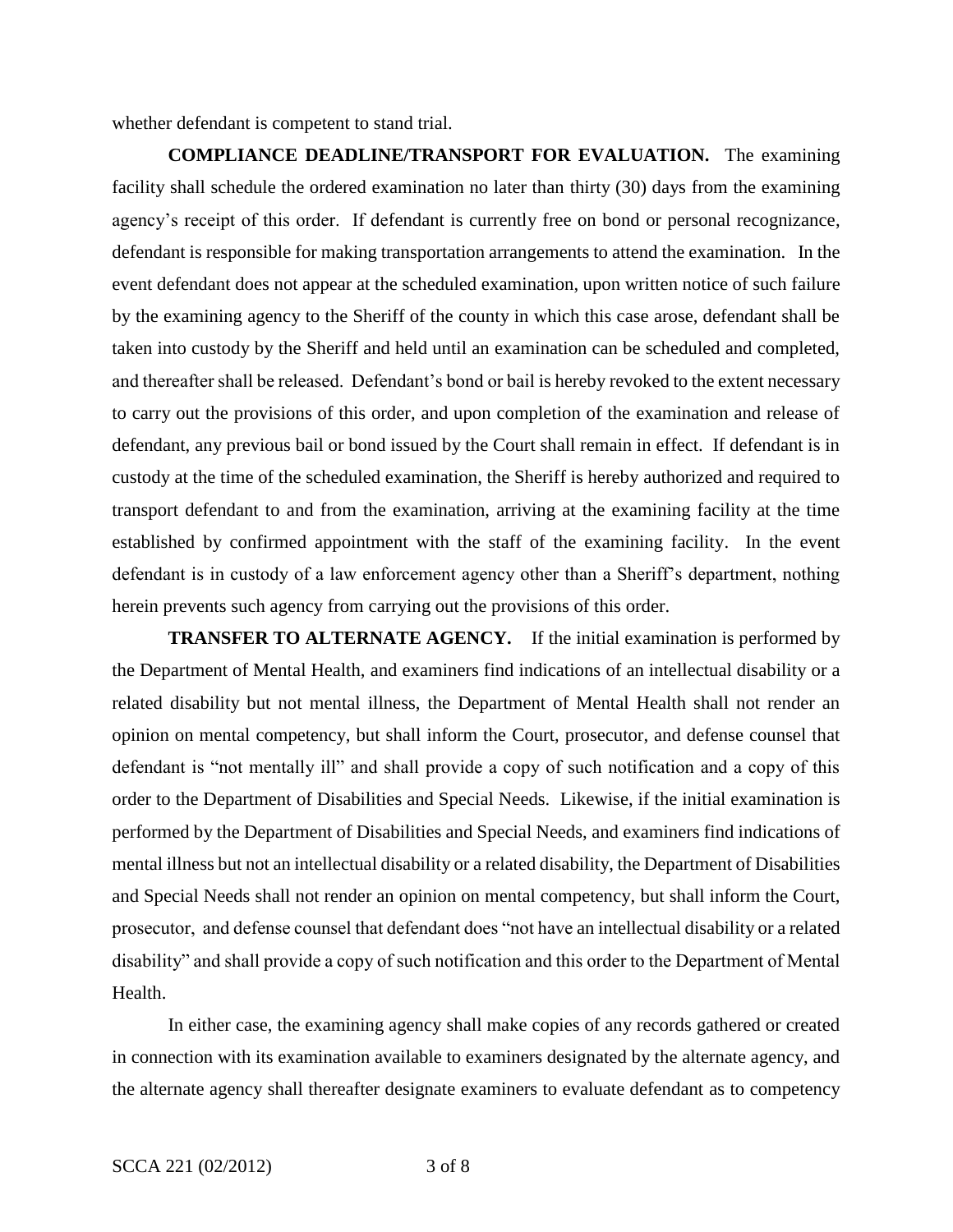to stand trial within thirty (30) days of receipt of the notification from the initial examining agency.

**FINDING OF DUAL DIAGNOSIS.** If examiners of either the Department of Mental Health or the Department of Disabilities and Special Needs find an indication of a dual diagnosis of mental illness and an intellectual disability or a related disability, no opinion on defendant's mental competency shall be rendered, and the dual diagnosis must be reported to the Court, prosecutor, and defense counsel. The examining agency shall also provide notification of the finding and a copy of this order to the other agency. Thereafter, the Department of Mental Health and the Department of Disabilities and Special Needs shall arrange for an examiner from each agency to further evaluate defendant to render a final report on defendant's mental competency. Both agencies are authorized and required to make copies of all relevant records within their possession or control available to examiners for purposes of completing the dual evaluation.

**AUTHORIZATION FOR INPATIENT EVALUATION.** In the event examiners from either agency determine defendant requires an inpatient examination, upon written notice to this Court from the director of the examining agency or his designee, defendant shall be committed to an appropriate facility of the requesting agency for no more than fifteen (15) days for examination and observation related to defendant's mental competency to stand trial.

**REQUEST FOR EXTENSION.** Before the expiration of the examination period or the examination and observation period, the Department of Mental Health or the Department of Disabilities and Special Needs, as appropriate, may apply to a judge designated by the Chief Justice of the South Carolina Supreme Court for an extension of time up to fifteen (15) days to complete the examination or the examination and observation.

**DETENTION BEYOND EVALUATION PERIOD.** If, in the judgment of the designated examiners, defendant is in need of immediate hospitalization or inpatient treatment, upon written request to this Court from the director of the examining facility or his designee, defendant may be detained by the requesting agency in a suitable facility for so long as deemed clinically necessary or until a hearing required and provided by S.C. Code Ann. § 44-23-430 (1976) may be conducted by this Court.An additional Court order **shall** be necessary for ongoing pretrial inpatient detention of defendant as discussed in this paragraph.

**ISSUANCE AND ADMISSIBILITY OF WRITTEN REPORT.** Within ten (10) days of all examinations or the conclusion of the observation period, a written report shall be made to the Court pursuant to S.C. Code Ann. § 44-23-420 (1976). A copy of the report shall also be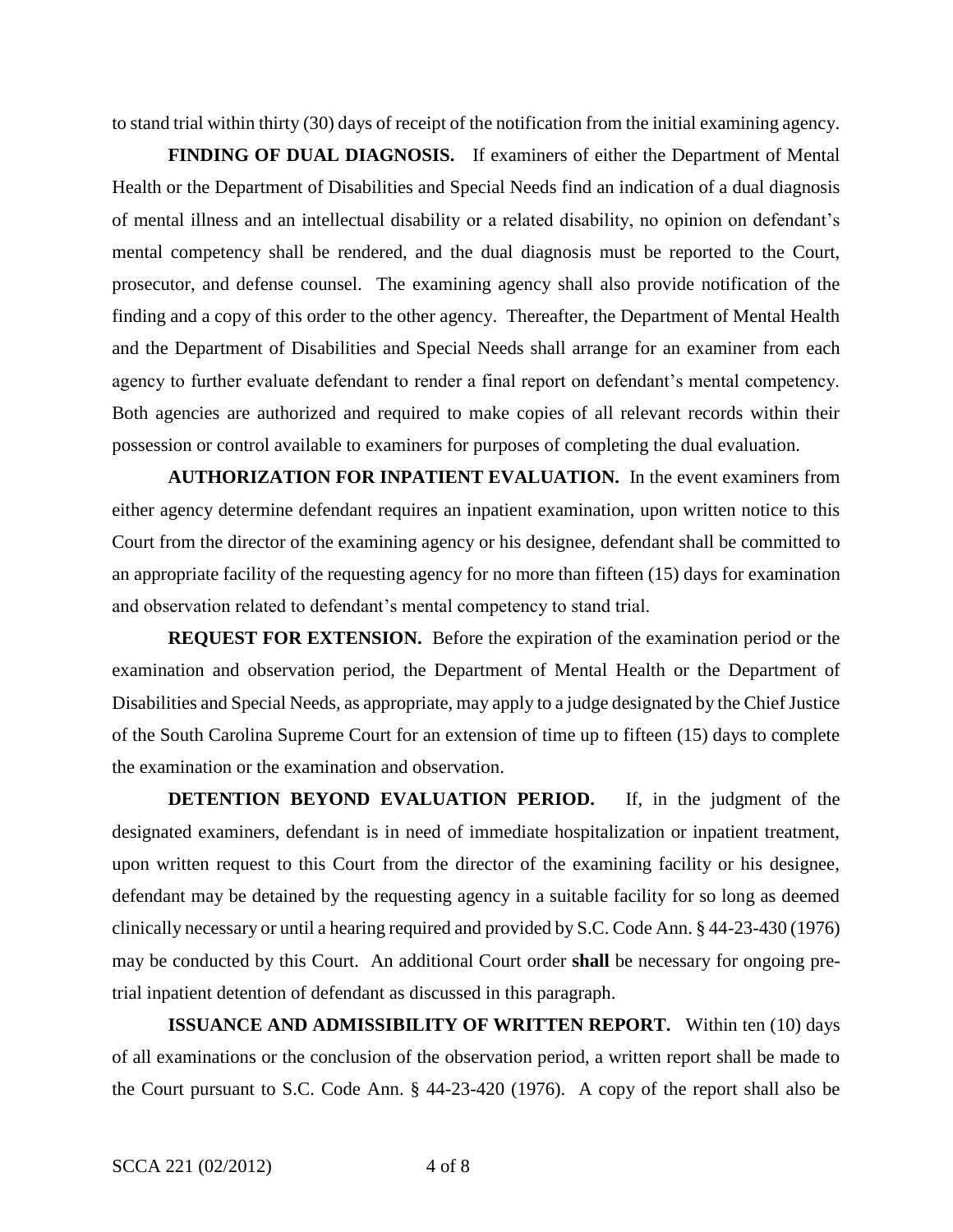forwarded to the prosecutor and defense counsel. This evaluation report shall be admissible as evidence in subsequent hearings pursuant to S.C. Code Ann. § 44-23-420(c) (1976); thus, the report is a statutory exception to the rule against hearsay and shall be admissible without need for foundational testimony. However, the report shall be inadmissible in any other proceedings except as expressly permitted by South Carolina law.

**OWNERSHIP AND DISCOVERABILITY OF EXAMINING AGENCY FILES.** The examining agency is an independent entity, conducting this evaluation pursuant to Court order, and is not aligned with any party before the Court. To promote full disclosure and to assure the cooperation of defendant during the evaluation process, ownership of the examining agency's files shall be vested with the examining agency, including clinician's notes, staff reports, evaluation documents, memoranda, test results, etc. Neither these files nor any of their contents shall be provided to any party except upon presentation of a Court order authorizing such or a release authorization signed by defendant. In the event the examining agency's evaluation opinion is contested, an examiner may be appropriately and fully questioned as to the basis for the examiner's opinion at any hearing pursuant to S.C. Code Ann. § 44-23-430 (1976). However, examiners and agency staff may not be compelled to testify regarding statements made during the competency examination for any purpose other than to establish competency. Also, statements made during the examination may not be used to impeach defendant at trial. Hudgins v. Moore, 337 S.C. 333, 524 S.E.2d 105 (1999).

## **MEDICAL PROVIDERS/SCHOOLS MUST RELEASE NECESSARY RECORDS.**

State agency examiners conducting the evaluation may need clinical and school records concerning defendant to assist in forming an opinion. It is therefore ordered, upon presentation by the examining agency of this order with a written request for specific records attached thereto, that any physician or clinician, licensed health care facility, licensed health care provider, or any school district is hereby authorized and required to furnish copies of all records concerning defendant to the Department of Mental Health or the Department of Disabilities and Special Needs, or both.

**COUNSEL REQUIRED TO FURNISH NECESSARY RECORDS.** Upon written request from the examining agency, counsel for the prosecution and defense shall furnish to the agency such records and information in counsel's possession as the agency requests, including but not limited to copies of law enforcement reports, investigations, witness statements, statements by defendant (both written and electronic), defendant's medical records, and prior psychiatric or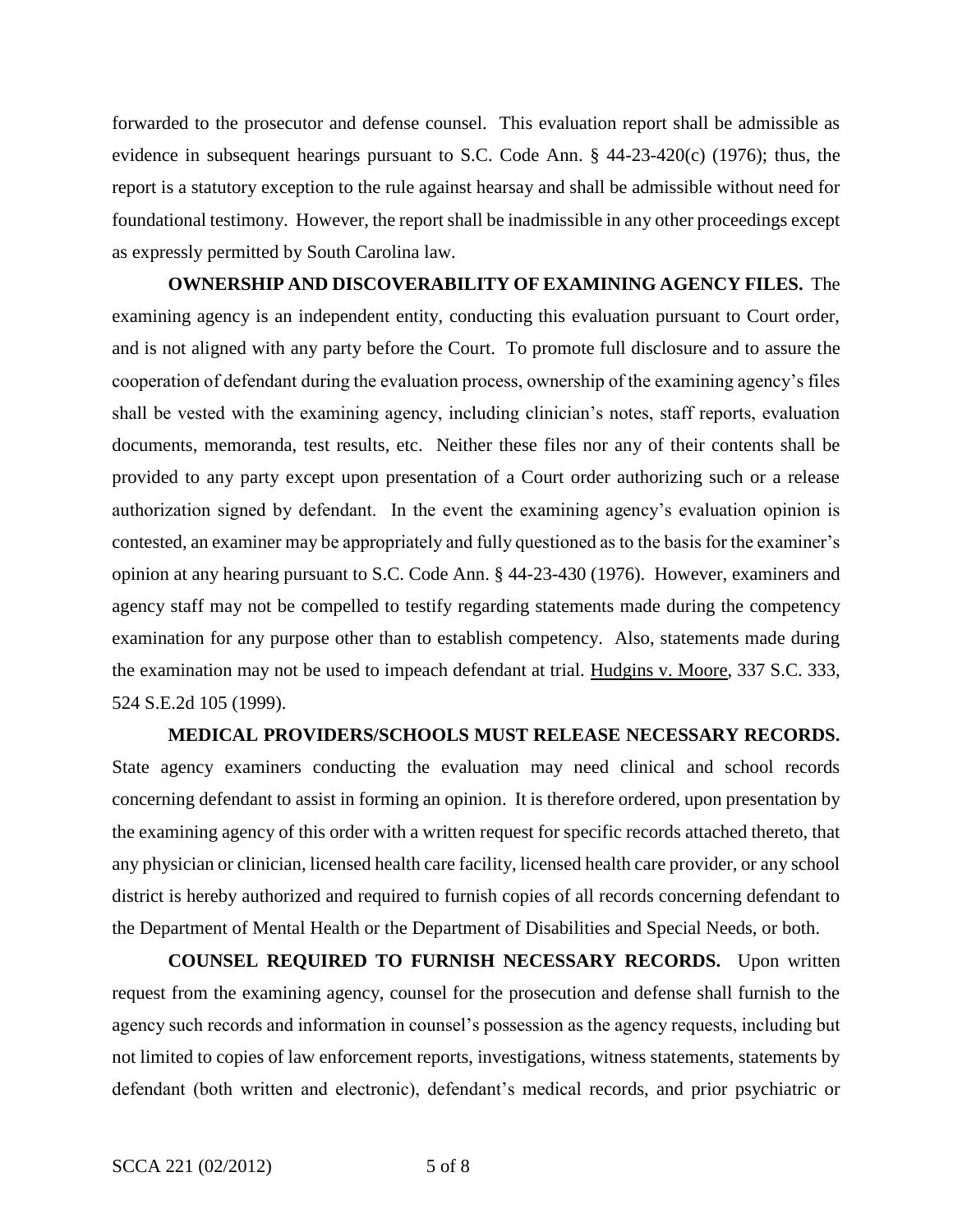psychological evaluations of defendant. Nothing herein shall be construed to require counsel to divulge any information, documents, notes, or memoranda that are protected by attorney-client privilege or work-product doctrine.

**DUTIES OF DEFENSE COUNSEL.** Unless the prosecution is the party moving for this evaluation, defense counsel has the responsibility to file, serve, and transmit this order as outlined in the final paragraph below. Defense counsel does not have the right to attend any clinical interview scheduled pursuant to this Order, nor does defendant have a constitutional right to compel counsel's attendance. State v. Hardy, 283 S.C. 590, 325 S.E.2d 320 (1985). The Court recognizes, however, that circumstances may arise through which the examining agency may request counsel's attendance to facilitate the examination. In the event that such a determination is made, the examining agency may request counsel's attendance in writing, and counsel's level of participation shall be prescribed by the examining agency's written evaluation protocol. In this event, because of the substantial number of individuals awaiting examination, such interviews cannot be rescheduled, postponed, or canceled to accommodate counsel except upon presentation to the examining agency of a written statement from a circuit court judge that counsel's attendance is required in Court at the time the examination is scheduled. Whether or not defense counsel is requested to attend the clinical interview, defense counsel must meet with defendant prior to the interview to discuss this Court order, the evaluation process, the clinical interview, defendant's rights with regard to the clinical interview, and penalties associated with non-appearance and noncooperation. Failure to comply with these requirements may result in sanctions for defense counsel. Defendant's refusal to participate at the interview because of the absence of counsel will be deemed non-cooperation. Failure of defendant to cooperate or participate in the interview may result in cancellation of the interview, examiners being unable to offer an opinion on competency to stand trial, and the case being called for trial without completion of the evaluation.

**FILING, SERVICE, AND TRANSMITTAL OF ORDER.** It is the responsibility of counsel for the party requesting the evaluation to file and serve this order as outlined herein. In the event the evaluation has been requested by consent, or the moving party cannot be determined, defense counsel shall be responsible. After being signed by the Court, the original order without attachments shall be immediately filed with the Clerk of Court and a certified copy served upon the opposing party. Further, within five (5) business days, a certified copy of this order, together with the attachments listed at the end of this order, must be served upon the examining agency at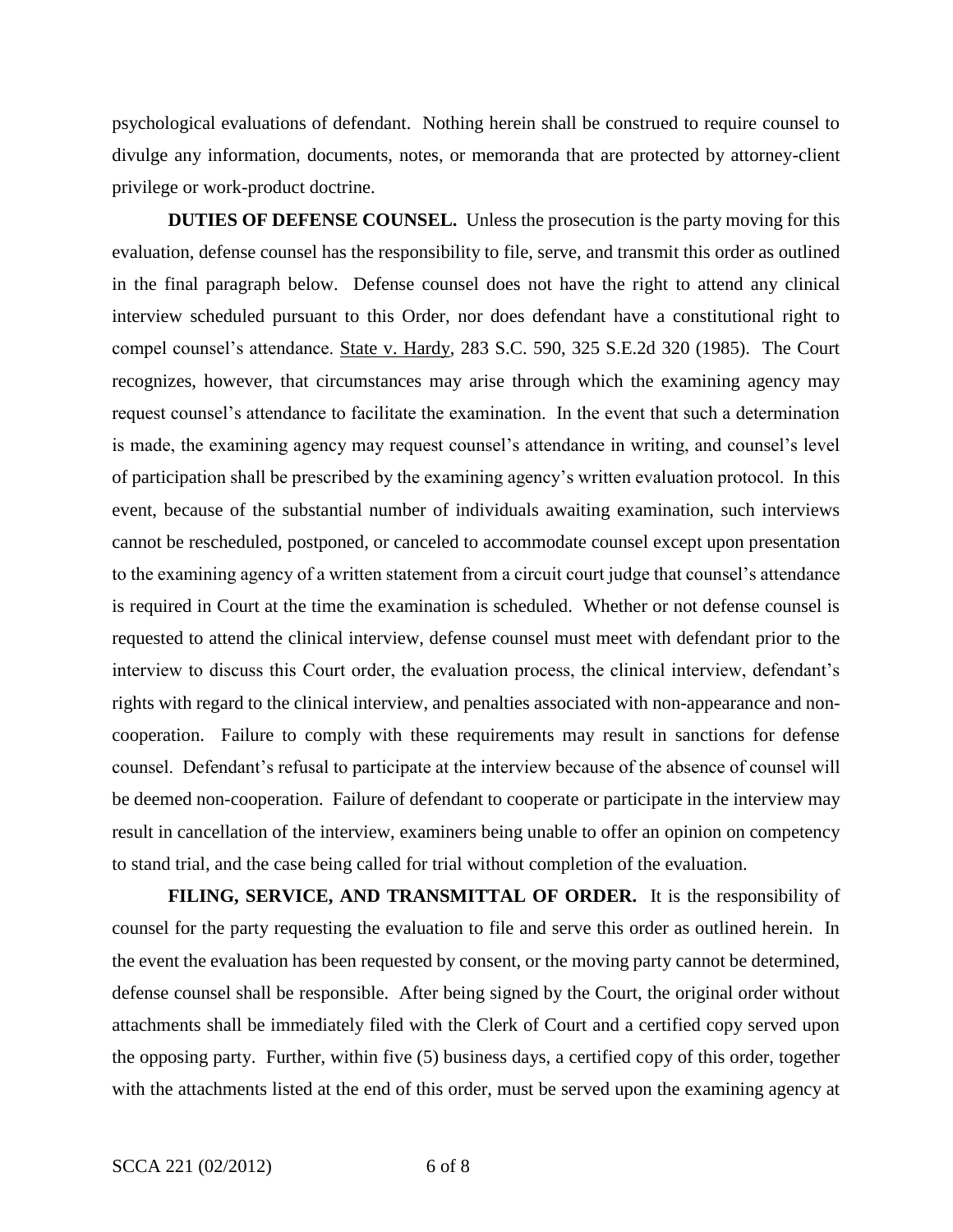the address listed below. To expedite commencement of the evaluation process and scheduling of the clinical interview, counsel is instructed to immediately contact the examining agency to advise of the issuance of this order and forthcoming service upon the agency:

## **Evaluation Order Service Information**

Department of Mental Health Department of Disabilities and Special Needs Forensic Evaluation Service Paralegal Office of Clinical Services S. C. Department of Mental Health Department of Disabilities and Special Needs CBHS Forensic Center Post Office Box 4706 7901 Farrow Road Columbia, S.C. 29240 Columbia, S.C. 29203-3220 (803) 935-5540 (Phone) (803) 898-9694 (Phone) (803) 935-5544 (Fax) (803) 898-9660 (Fax) Email: FES-PARALEGAL@SCDMH.ORG Email: OBSForensics@ddsn.sc.gov **AND IT IS SO ORDERED.** Presiding Circuit Judge Printed Name of Presiding Circuit Judge \_\_\_\_\_\_\_\_\_\_\_\_\_\_\_\_\_\_\_\_\_\_\_\_\_\_\_\_\_\_\_\_\_\_\_\_\_\_\_, South Carolina Dated: Prosecutor Defense Counsel Address **Address** Address **Address** City, State, Zip City, State, Zip Telephone Telephone Email Email